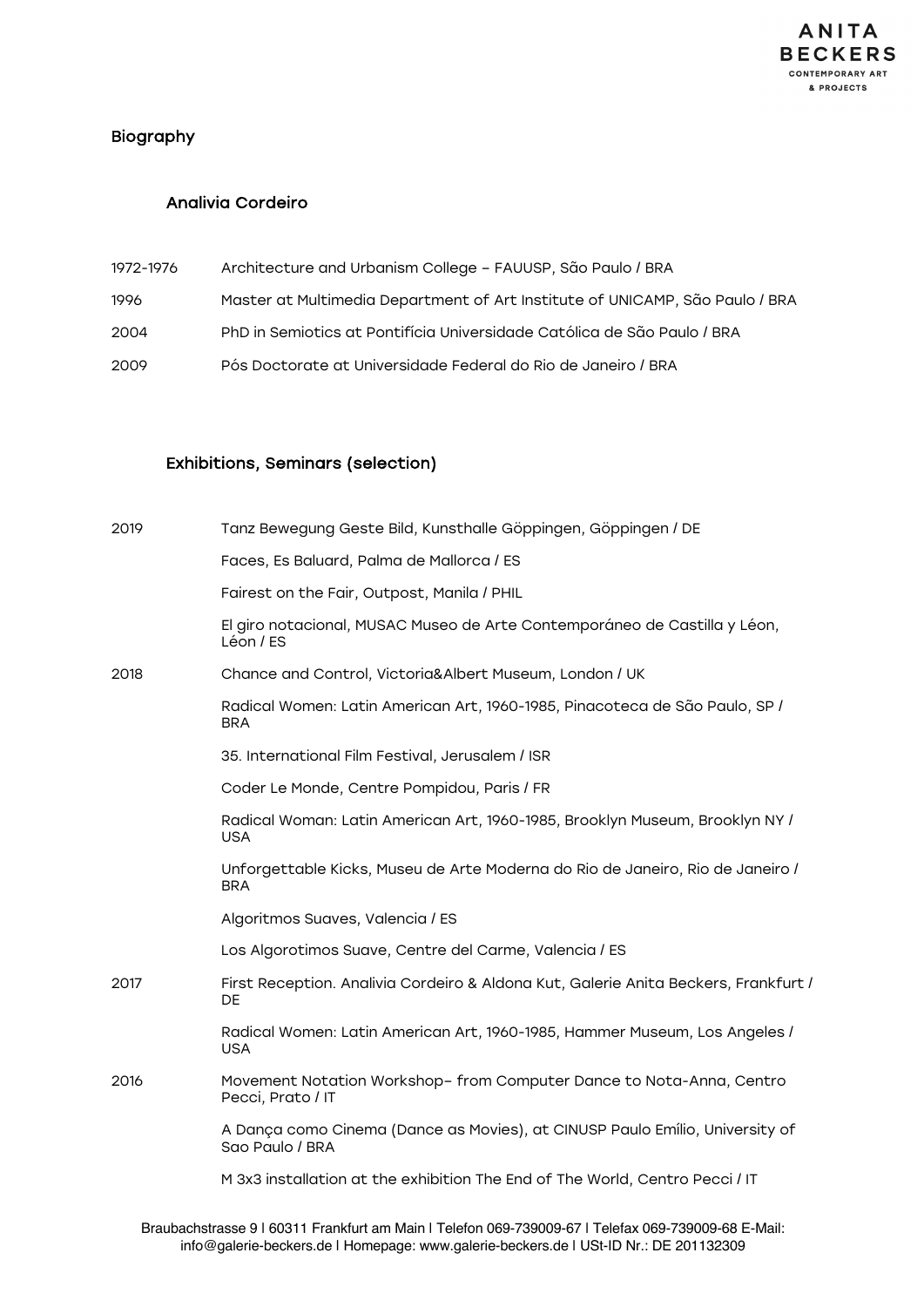| 2015 | B3 Biennale, Frankfurt am Main / DE                                                                                         |
|------|-----------------------------------------------------------------------------------------------------------------------------|
|      | 10th Biennale Mercosul, Porto Alegre / BRA                                                                                  |
|      | Exposicção Manuara na Livraria da Vila, Shopping JK, São Paulo / BRA                                                        |
|      | M 3x3 creation documents na Moving Image Contours: Points for a Surrounding<br>Movement at Tabakalera in San Sebastián / ES |
|      | Movement Notation Workshop- from Computer Dance to Nota-Anna,<br>Tabakalera / ES                                            |
|      | San Sebastian-Donostia / ES                                                                                                 |
|      | Movement Notation - from Computer Dance to NotaAnna, (W) Mercosul Bienal,<br>Porto Alegre / BRA                             |
| 2011 | Zonas de Contato, Paço das Artes / BRA                                                                                      |
| 2009 | Bienal Mercosul, Porto Alegre / BRA                                                                                         |
| 2008 | SIGGRAPH, Los Angeles / USA                                                                                                 |
| 1999 | The 1999-2000 Sawyers Seminar at University of Chicago / USA                                                                |
|      | L'Ombra dei Maestri - Rudolf Laban: gli spazi della danza, Università degli Studi di<br>Bologna / IT                        |
| 1998 | 27th Annual Dance on Camera Festival, New York / USA                                                                        |
| 1978 | Art of Space Era at Von Braun Civic Center of Huntsville Museum of Art / USA                                                |
| 1976 | International Conference Computer & Humanities/ 2 at University of Southern<br>California                                   |
|      | WGBH - TV Public Channel / USA                                                                                              |
|      | 20th American Dance Guild Conference, New York / USA                                                                        |
| 1974 | LatinAmerica 74 at Institute of Contemporary Arts, London / UK                                                              |
| 1973 | International Festival of Edinburgh / UK                                                                                    |
|      | XII Bienal de São Paulo / BRA                                                                                               |
|      | The Bat-Sheva Seminar on Interaction of Art and Science, Jerusalem / ISR                                                    |

#### Choreography and Dance Interpretations

2018 M3x3 installation in the exhibition Soft Algorithms, Comunitat dei Musei of Valencia, Valencia / ES Sculptures, videos M3x3, Trajectory, Micron Virtues, Air, Architecture of the movement, Note-Anna in the individual exhibition Chutes Unforgettable, Museum of Modern Art, Rio de Janeiro / BRA M3x3 and creation documents at the exhibition Encoder Le Monde, Center Pompidou, Paris / FR M3x3 at the exhibition Chance and Control, Victoria & Albert Museum, London / UK

Braubachstrasse 9 | 60311 Frankfurt am Main | Telefon 069-739009-67 | Telefax 069-739009-68 E-Mail: info@galerie-beckers.de | Homepage: www.galerie-beckers.de | USt-ID Nr.: DE 201132309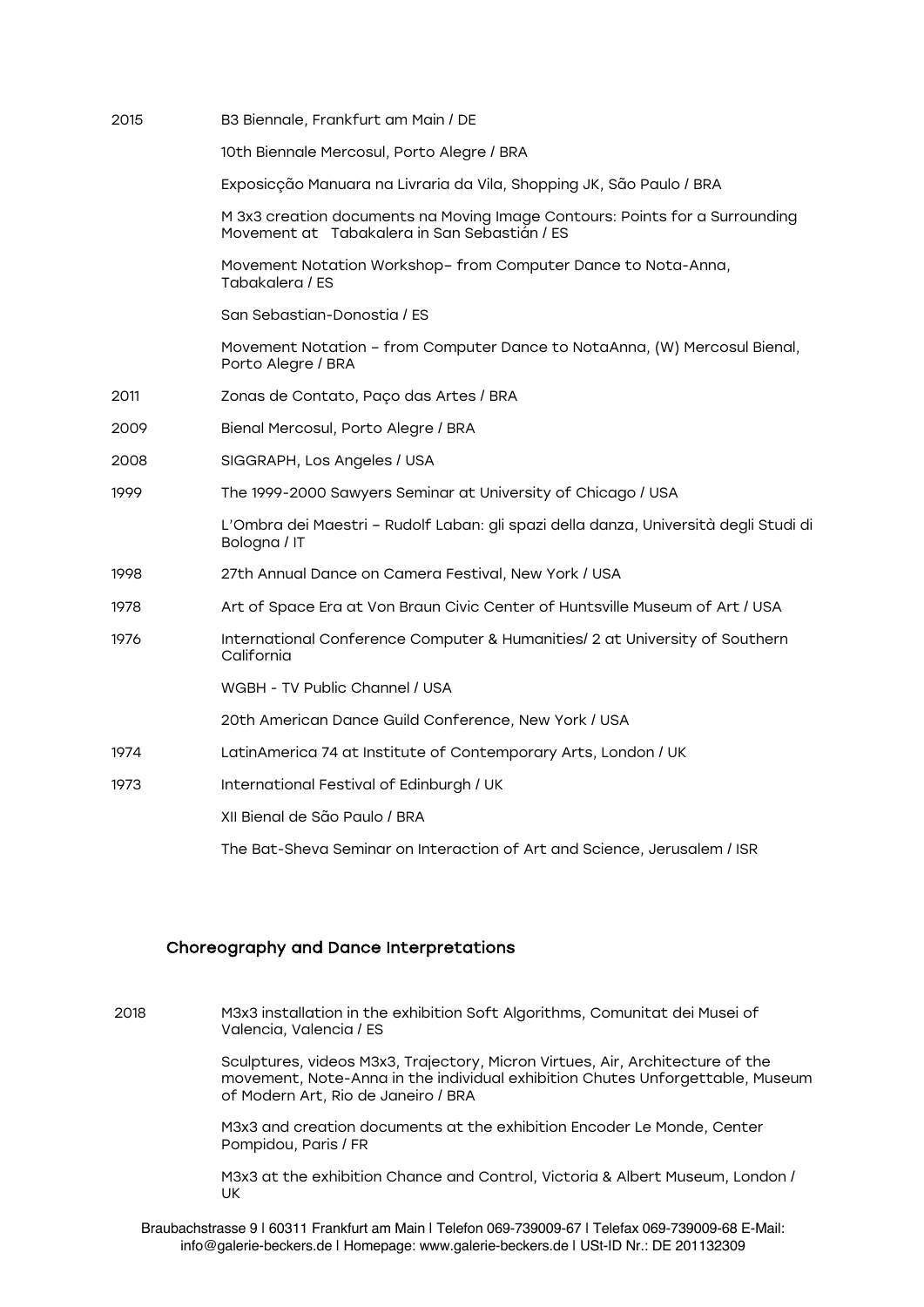|      | M3x3 no 35. International Film Festival, Jerusalem / ISR                                                                                                                                                                              |
|------|---------------------------------------------------------------------------------------------------------------------------------------------------------------------------------------------------------------------------------------|
| 2017 | M3x3 at LOOP Art Festival, Barcelona / ES                                                                                                                                                                                             |
|      | M3x3 at LatinAmerican Videos, Los Angeles / USA                                                                                                                                                                                       |
|      | M3x3 and Cambiantes at the Radical Women exhibition, Hammer Museum, Los<br>Angeles; Brooklyn Museum, New York, USA; and Pinacoteca, São Paulo / BRA                                                                                   |
|      | M3x3 in Videos view in LatinAmerica, Laxart, Los Angeles / USA                                                                                                                                                                        |
| 2016 | M3x3 Installation at the End of the World exhibition, Centro Pecci, Prato / IT                                                                                                                                                        |
|      | M3x3 at A Dance as Cinema, CINUSP Paulo Emílio, USP / BRA                                                                                                                                                                             |
| 2015 | M3x3 installation at Anita Beckers Galerie booth at International Art Fair ARCO,<br>Madrid / ES                                                                                                                                       |
|      | M3x3 installation, M3x3 creation documents at Moving Image Contours: Points<br>for a Surrounding Movement, Tabakalera, San Sebastián / ES                                                                                             |
|      | M3x3 Installation at B3 Moving Image, Frankfurth / DE                                                                                                                                                                                 |
| 2014 | Manuara, Brazilian Museum of Sculpture MuBE, São Paulo / BRA                                                                                                                                                                          |
| 2013 | M3x3 installation 1 at SP Arte, Anita Beckers Galerie, São Paulo / BRA                                                                                                                                                                |
| 2009 | Improvisations "Angulos Challenges" and "From Skin to Space" at Musicircus,<br>Mercosul Biennial, Porto Alegre, RS / BRA                                                                                                              |
|      | piece "Prepared Body" at RadioVisual at Mercosul Biennial, RS / BRA                                                                                                                                                                   |
| 2008 | M3x3 in the exhibition "1969-1974 one day that have finished" Museum of<br>Contemporary Art USP, São Paulo / BRA                                                                                                                      |
| 2007 | Unsquare Dance with X-Motion software and Choreographies in co-authorship<br>with Luiz Velho, Instituto de Matematica Pura e Aplicada Rio de Janeiro / BRA                                                                            |
|      | Unsquare Dance Choreography at SIGGRAPH / USA                                                                                                                                                                                         |
| 2003 | "M3x3" in the show Made in Brazil, Instituto Cultural Itaú, São Paulo / BRA                                                                                                                                                           |
| 1999 | Video exhibition: "Laban's Concepts of Movement", "0-45", "Slow Billie Scan" and<br>"Striptease" at the IX International Festival of Videodance - Il Coreografo<br>Elettronico, Institut Français de Naples Grenoble, June 1999 / BRA |
| 1998 | Exhibition of the "Striptease" video at the 27th Annual Dance on Camera<br>Festival, Walter Reade Theater at Lincoln Center, New York / USA                                                                                           |
| 1997 | Striptease and 0 = 45 in the Mediações exhibition, at Instituto Cultural Itau, São<br>Paulo / BRA                                                                                                                                     |
| 1996 | M3x3, 0 = 45, Cambiantes and Trajectories in the 4. Image Technology Studio.                                                                                                                                                          |
| 1994 | M3x3 in the exhibition "Brazil Sec.XX". Bienal de São Paulo São Paulo / BRA                                                                                                                                                           |
| 1988 | Cambiantes of the Video Dance - Carlton Dance Festival, MIS, São Paulo / BRA                                                                                                                                                          |
| 1987 | Transmission by the Slow-Scan system of Slow Billie Scan of the Museum of<br>Image and Sound for the Dax group, Carnegie Mellon University / USA                                                                                      |
| 1985 | 0 = 45 in Brazil'70 / 80 - new media / multimedia, FAAP, São Paulo. / BRA                                                                                                                                                             |
| 1984 | Cambiantes in Informatics 84, Riocentro, Rio de Janeiro / BRA                                                                                                                                                                         |
| 1983 | Cambiantes and M3x3 in the 1st Exhibition of Computational Arts of SUCESU-SP /<br><b>BRA</b>                                                                                                                                          |

Braubachstrasse 9 | 60311 Frankfurt am Main | Telefon 069-739009-67 | Telefax 069-739009-68 E-Mail: info@galerie-beckers.de | Homepage: www.galerie-beckers.de | USt-ID Nr.: DE 201132309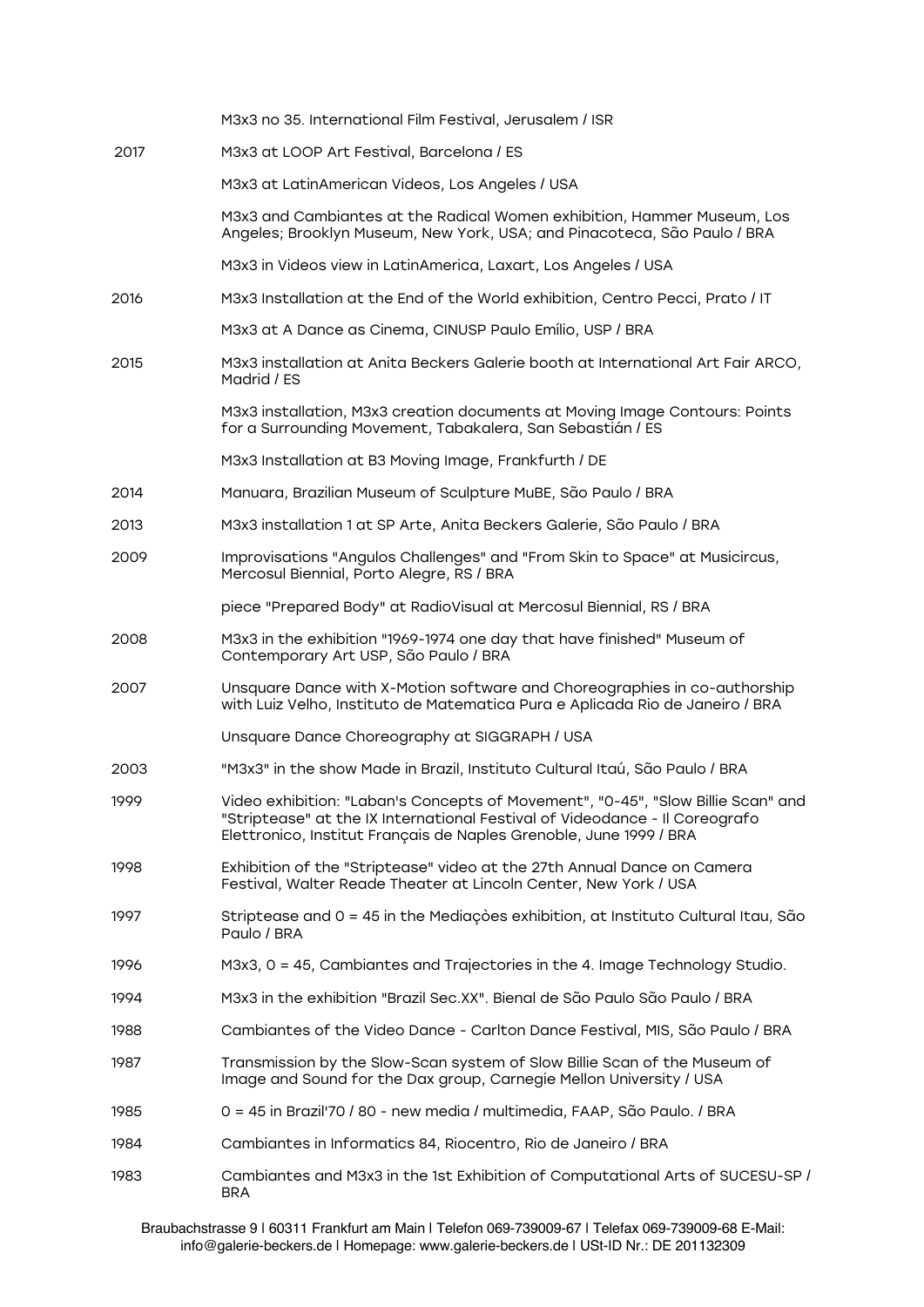| 1978    | Video Dance Workshop under the direction of Merce Cunningham and Charles<br>Atlas, Merce Cunningham Dance Studio, New York / USA                       |
|---------|--------------------------------------------------------------------------------------------------------------------------------------------------------|
|         | Janette Stoner Dance Company at Carl Schurlz Park H. Field, NY / USA                                                                                   |
|         | Street Performances - Rits & Runs II directed by Gus Solomons Jr., NY / USA                                                                            |
|         | Choreography: Brazilian Memories at Brook Theater, New York / USA                                                                                      |
|         | Cambiantes in Art of Space Era, Von Braun Civic Center of Huntsville Museum of<br>Art, Alabama / USA                                                   |
| 1976    | M3x3, Gestures and $0 = 45$ at the 20th American Dance Guild Conference by the<br>Massachusetts Institute of Technology, Cambridge / USA               |
|         | M3x3, Gestures and 0 = 45, public TV station - WGBH -, Boston / USA                                                                                    |
|         | Choreography, programming, direction and interpretation: Computer Dance -<br>Cambiantes -, processed in the Computing Center of UNICAMP.               |
| 1975    | M3x3 and Gestures in Latin America 74, Espace Cardin, Paris / FR                                                                                       |
|         | M3x3 and Gestures at the Galleria Civica D'Arte Moderna, Ferrara / IT                                                                                  |
|         | M3x3 and Gestos at the International Conference Computer & Humanities / 2,<br>University of Southern California, Los Angeles / USA                     |
|         | Choreography, programming, direction and interpretation: Computer Video-<br>Dance - 0 = 45 - processed at Computer Center of UNICAMP.                  |
|         | M3x3, Gestures and 0 = 45: Goethe Institute, São Paulo / BRA                                                                                           |
| 1974    | M3x3 in Systems Art in LatinAmerica, International Cultureel Centrum, Antwerp /<br><b>BEL</b>                                                          |
|         | M3x3 in Latin American Films and Video Tapes, Media Study of State University of<br>New York, Buffalo / USA                                            |
|         | M3x3 in the Center of Art and Communication CAYC, Buenos Aires / ARG                                                                                   |
|         | Artistic Research at the State University of Campinas, TV Cultura de São Paulo /<br><b>BRA</b>                                                         |
|         | Choreography, programming, direction and interpretation: Computer Dance -<br>Gestures - processed in the Computing Center of UNICAMP / BRA             |
|         | M3x3 and Gestures in The Bat-Sheva Seminar on Interaction of Art and Science,<br>Jerusalem / ISR                                                       |
|         | M3x3 and Gestures at LatinAmerica74, Institute of Contemporary Arts, London,<br>England.1974 / UK                                                      |
|         | M3x3 and Gestures: course Esthétique et Mass Media: la Télévision taught by<br>René Berger, Université de Lausanne / CH                                |
| 1973    | Methods of Creation in Dance on TV Cultura de São Paulo / BRA                                                                                          |
|         | Choreography, programming, direction and interpretation: Computer Video-<br>Dance - M3x3, Computer Center of UNICAMP and TV Cultura de São Paulo / BRA |
|         | M3x3 at Interact Man: Machine: Society, International Festival of Edinburgh,<br>Scotland / UK                                                          |
|         | M3x3 at the XII São Paulo Biennial / BRA                                                                                                               |
| 1966/71 | Maria Duchenes Group in several presentations in São Paulo / BRA                                                                                       |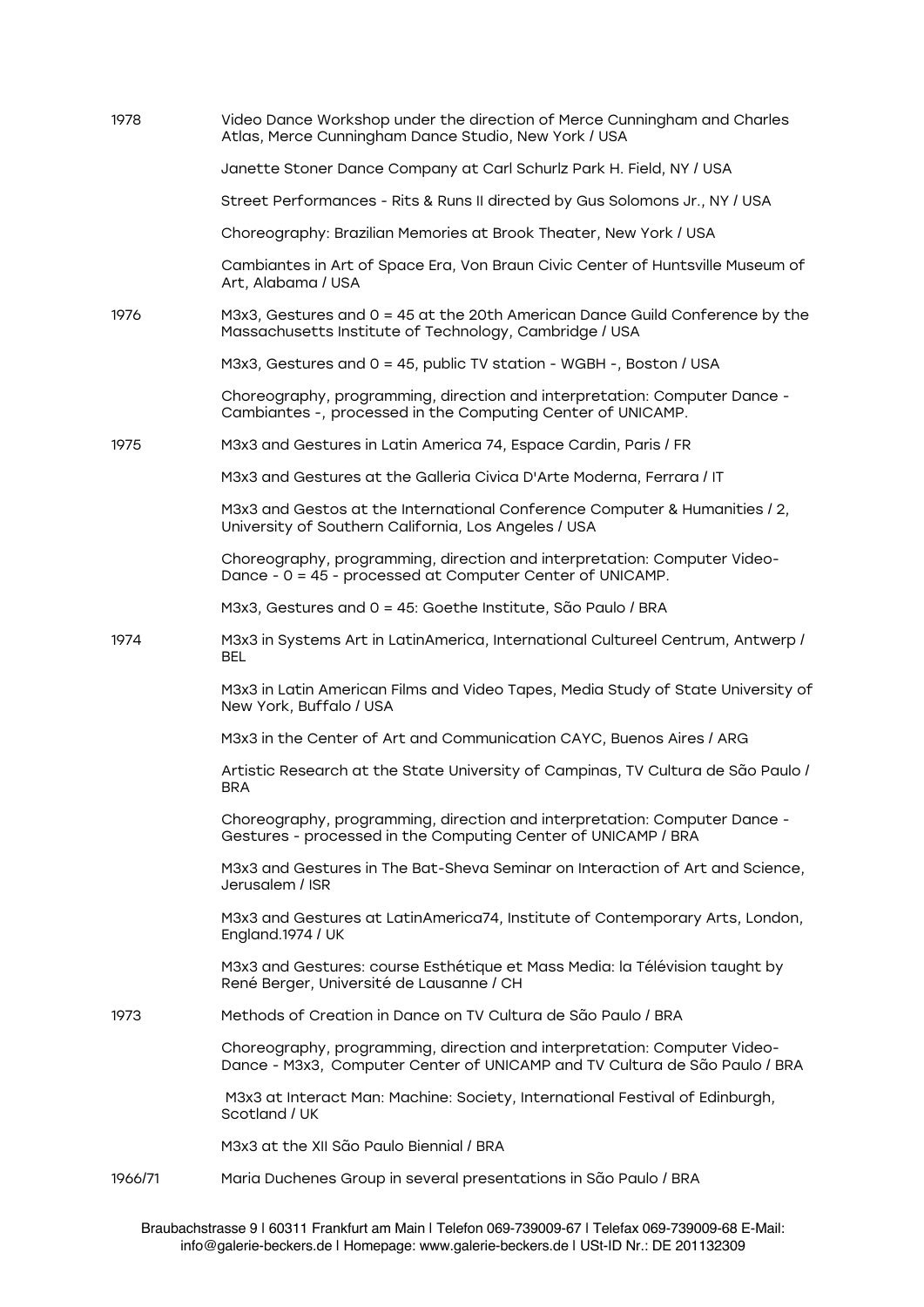#### Architecture, Documentary and Fine Arts

| 2005 | Work of Mobile Art - DJMobile co-authored with Nilton Lobo, in Life Goes Mobile<br>space, NokiaTrends, curated by Lucas Bambozzi, Anhembi, São Paulo / BRA   |
|------|--------------------------------------------------------------------------------------------------------------------------------------------------------------|
|      | Work of Mobile Art - Ex-Image co-authored with Nilton Lobo, Life Goes Mobile,<br>NokiaTrends, curated by Lucas Bambozzi, Cais do Porto, Rio de Janeiro / BRA |
| 1999 | Conception and direction of CD-Rom Waldemar Cordeiro, Galeria Brito Cimino,<br>São Paulo / BRA                                                               |
| 1980 | Movie Kwarùp at the Contemporary Dance Workshop of UFB, Salvador.                                                                                            |
| 1975 | S-8 filming of the Kwarùp ritual ceremony in the Kamaiurá tribe in the Xingu<br>National Park. Assembly and edition sponsored by FAPESP / BRA                |
| 1974 | Premio Acquisition of the film M3x3 by MAC USP.                                                                                                              |
| 1973 | Multienvironment, representing FAU USP in 1st. Bienal de Arquitetura, São Paulo /<br><b>BRA</b>                                                              |
| 1969 | Costume at the Maria Duschenes Group show of the National Theater Festival,<br>São Paulo / BRA                                                               |
| 1967 | Prize of the Art for Young People exhibition of the newspaper O Estado de São<br>Paulo / BRA                                                                 |
|      | Distinguished work at MAC USP.                                                                                                                               |

### Didactic Activities

| 2017 | Wellness, Therapy and Technology workshop, Centro Pecci / IT |
|------|--------------------------------------------------------------|
|      |                                                              |

- 2016 workshop Movement Notation from Computer Dance to Note-Anna, Centro Pecci, Prato / IT
- 2015 Workshop Notation of the Movement from Computer Dance to Nota-Anna, 10. **Mercosur**

Workshop "Searching for Cyber-Harmony: a dialogue between body awareness and electronic media", Kinetic-Digital exhibition, ItauCultural, São Paulo / BRA

Workshop Movement Notation - from Computer Dance to Note-Anna, Tabakalera, San Sebastian-Donostia / BRA

- 2002 Workshop at the II International Symposium on Dance in Wheelchairs, UNICAMP, São Paulo / BRA
- 1999 Workshop "the 1999-2000 Sawyer Seminar at The University of Chicago", October, Chicago / USA

Lecture / demonstration at the meeting "L'Ombra dei Maestri - Rudolf Laban: gli spazi della danza", Università degli Studi di Bologna / IT